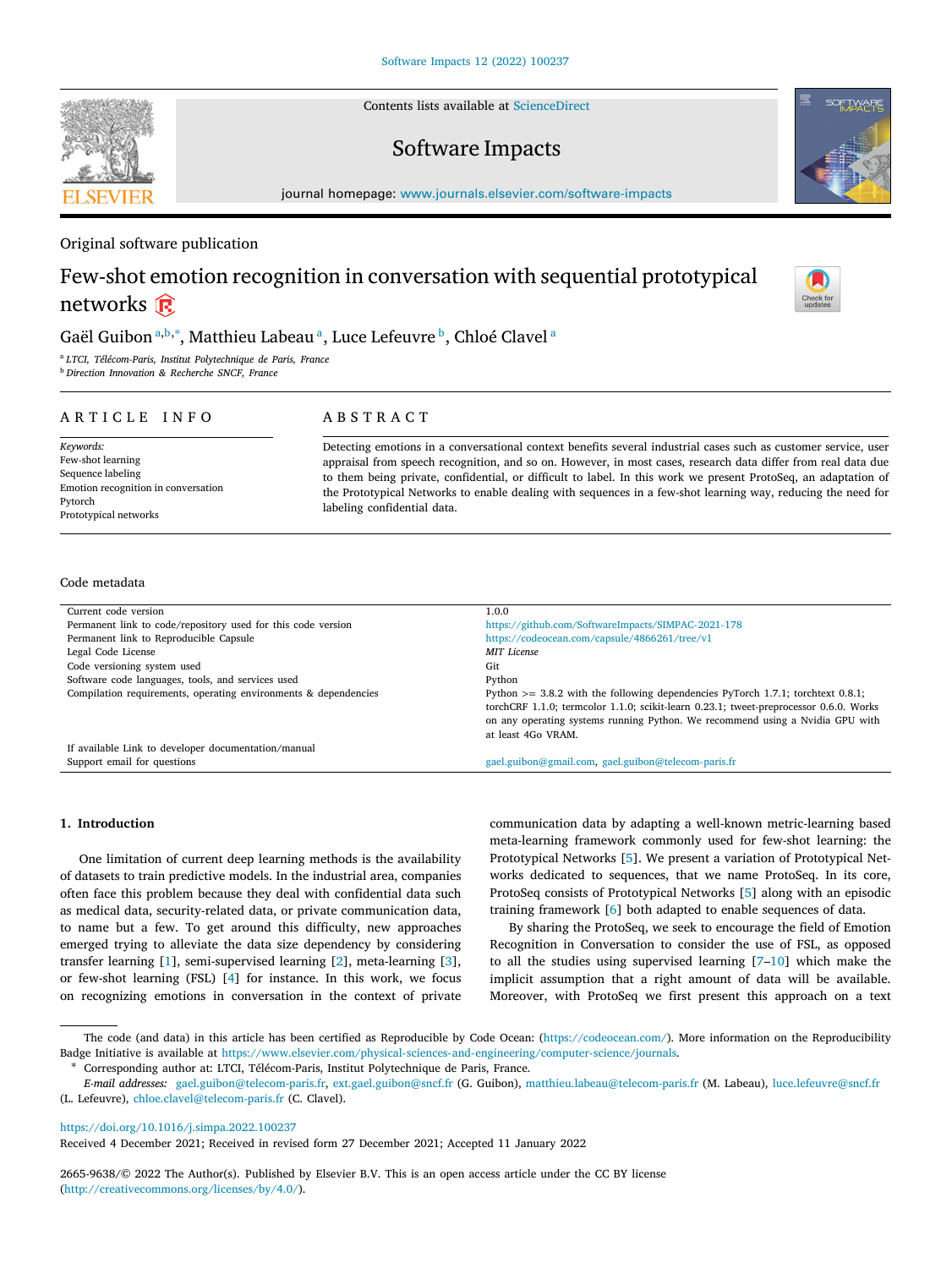

<span id="page-1-0"></span>**Fig. 1.** Architecture of the ProtoSeq model: from the input FastText [\[15\]](#page-2-8) static embeddings to the CRF layer. Each part is linked to the related code in the reproducible capsule. The global training function is located in code/train/regular.py.



<span id="page-1-1"></span>**Fig. 2.** Episodic training framework for sequences: an example episode (2-shots, 3-ways). Conversation labels are inferred from utterance  $(u)$  labels. Label = emoji.

modality, but share the framework in order to make it easily adaptable to different modalities such as speech or vision, the latter from which the original Prototypical Networks [[5](#page-2-4)] stems from.

#### **2. Description**

ProtoSeq can be divided into two main parts: the model and the training framework. The model uses a hierarchical encoder based on convolutional networks (CNN) [[11\]](#page-2-9) for utterance encoding and Bidirectional Long–Short Term Memory networks (BiLSTM) [[12\]](#page-2-10) to adjust utterance representations with their surrounding context. This stems from recent works on sequence labeling in dialog and emotion recognition in conversation [\[7,](#page-2-6)[13](#page-2-11)]. With the combination of an additional Multi-Layer Perceptron (MLP) and a Conditional Random Fields (CRF) [[14](#page-2-12)] layer, ProtoSeq allows sequence labeling using a two-step process (overview in [Fig.](#page-1-0) [1](#page-1-0)): (1) an order-aware labeling using the encoded utterance distances from the class prototypes (from input to Prototypes-Utterance Distances in [Fig.](#page-1-0) [1\)](#page-1-0); (2) a global context-aware sequence labeling using a CRF [\[14](#page-2-12)] layer to fine-tune the previous step (the last layer –  $CRF - in Fig. 1$  $CRF - in Fig. 1$  $CRF - in Fig. 1$ ). We also apply and share an adapted episodic training framework [[6\]](#page-2-5) dedicated to sequences, where the number of instances per class for training is conditioned by the presence of at least one utterance with the relevant class in the sequence. To train the model, we generate a set of random episodes (replacing batches and reproducing the context of a few training examples) with a fixed number of random examples (*shots*) for each class (*way*) to train, and predict on a fixed number of elements (*queries*) to compute the cross entropy loss. [Fig.](#page-1-1) [2](#page-1-1) shows a training episode's *shots* and *ways* for sequences.

Considering those two main features, we introduce the ProtoSeq through a public PyTorch implementation. The software base structure is inspired from [\[16](#page-2-13)] but extends it in order to incorporate multiple sub-structures such as few-shot and supervised learning tasks in a more separated way. Hence, our adapted episodic strategy (see [Fig.](#page-1-1) [2\)](#page-1-1) can be found in code/dataset/parallel\_sampler\_seq.py while Bao's [\[16](#page-2-13)] implementation of Larochelle's [[6](#page-2-5)] episodic strategy, the original version for non-sequences, can be found in

code/dataset/parallel\_sampler.py.

<span id="page-1-2"></span>**Data Utilities.** Our ProtoSeq's PyTorch implementation expects data in JSON lines format. Each line should be a JSON object representing a conversation. We have opted for this format over Pandas<sup>[1](#page-1-2)</sup> due to the hierarchical nature of the data. By default, we present an example usage on a textual conversation dataset [\[17](#page-2-14)] for which we share our custom parser data/parser\_gg.py. By sharing this parser, we share another way to handle this data, which can also be used to format data from the Datasets library.[2](#page-1-3) We also share the function dedicated to data preprocessing creaDailyDialogSeq() in emotionClf.py, along with the unique fully parsed and preprocessed data. An option is dedicated to reproduce it:  $python3$  emotionClf.py  $-$ task prepa\_dataset.

<span id="page-1-5"></span><span id="page-1-4"></span><span id="page-1-3"></span>**Additional Implementations.** When comparing existing supervised approaches used in emotion recognition in conversation, the public KET [[9](#page-2-15)] implementation<sup>[3](#page-1-4)</sup> dropped from 53.37% to 41.43% in micro F1-score when applied on our private confidential dataset. We tried to measure it for CESTa, but found no available public implementation. Thus, we share our personal CESTa implementation $4$  that we made from scratch by following the original paper's instructions. However, it did not yield good results neither on our private confidential dataset [\[18](#page-2-16)] nor on DailyDialog [[17\]](#page-2-14), which seems to contradict the original paper's results. As far as we know, this is the only available implementation of CESTa, this is why we share it to prove this did not work on our specific data, but also to allow possible improvements from the research community, which can re-apply it or modify it.

Our reproducible capsule also comes with several ProtoSeq variants that the user can trigger to try different encoders from a simple average of input representations to multiple Transformer [[19\]](#page-2-17) encoder layers.

#### **3. Impact**

With ProtoSeq, we wish to offer an example solution to deal with data privacy shortage and have an indication of the differences in performance. Most conversational data are private, unlabeled, and differ

<sup>1</sup> <https://pandas.pydata.org/>.

<sup>2</sup> [https://huggingface.co/datasets/daily\\_dialog.](https://huggingface.co/datasets/daily_dialog)

<sup>3</sup> [https://github.com/zhongpeixiang/KET.](https://github.com/zhongpeixiang/KET)

<sup>4</sup> Available in code/classifier/cesta.py with inline comments.